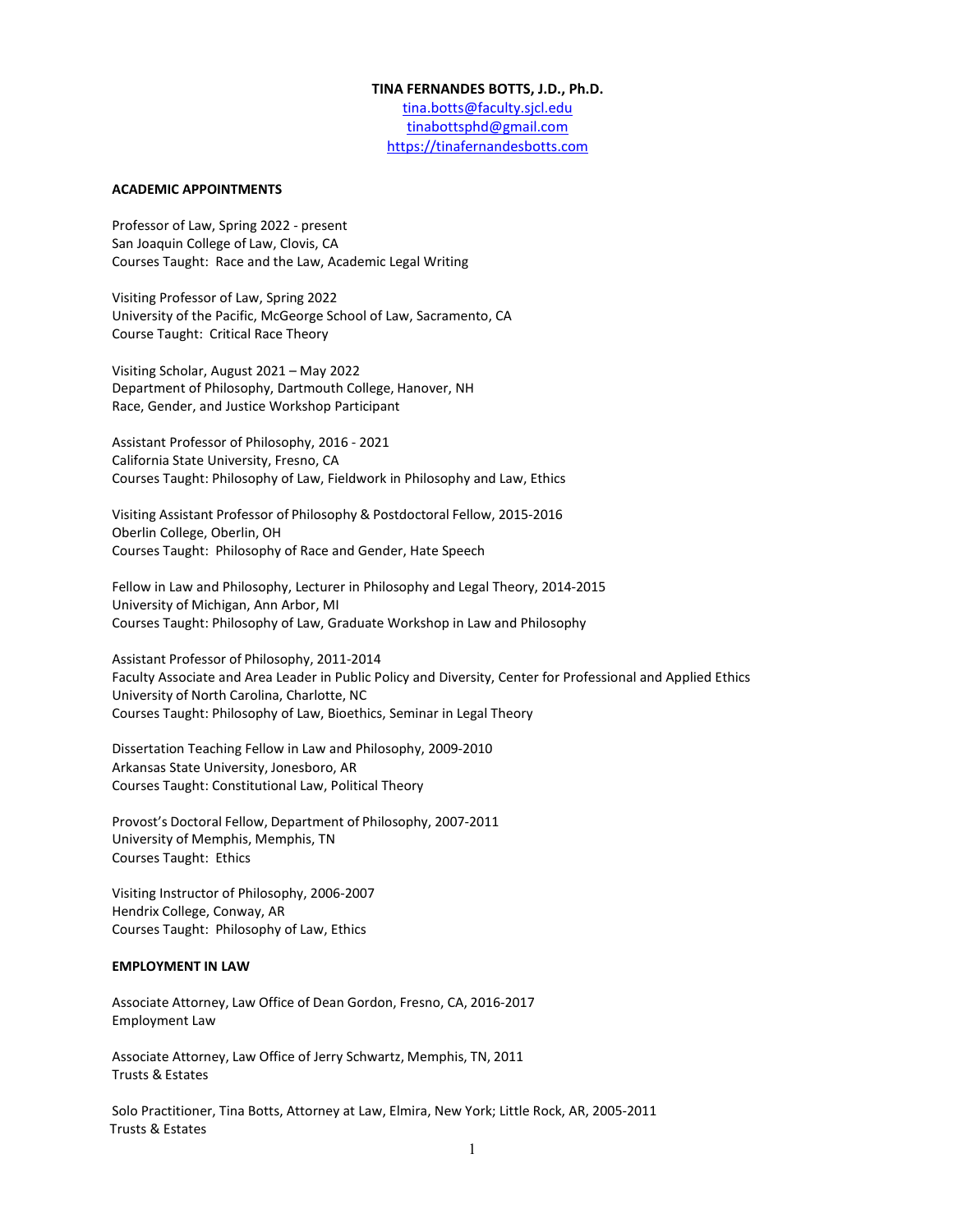Associate Attorney, Bulman, Dunie, Burke, and Feld, Bethesda, MD, 2003-2004 Trusts and Estates, Civil litigation, Trusts & Estates; Tax

Mediator, Bar Association of Montgomery County, Maryland, Rockville, MD, 2000-2003 Civil disputes

Associate Attorney, Law Office of Lee F. Holdmann, Chtd., Bethesda, MD, 1998-1999 Trusts & Estates

Solo Practitioner, Law Offices of Tina B. Fernandes, Silver Spring, Maryland, 1994-1997 Civil Litigation; Mediation; Trusts & Estates

Law Clerk, Public Defender Service, Washington, D.C., 1997-1998 Criminal Law

Law Clerk, Hobbs, Strauss, Dean, and Walker, Washington, DC, 1993-1994 Federal Litigation, Native American Law

Legal Fellow, Reporter's Committee for Freedom of the Press, Washington, DC, 1992-1993 First Amendment Law

Contract Attorney, Various large law firms in Washington, D.C., Summer 1992 E-discovery, Corporate Litigation

Law Clerk, Freeman, Zeller & Bryant, Cherry Hill, NJ, 1991-1992 Civil Litigation

Law Clerk, Liberty Mutual Insurance Company, Philadelphia, PA, 1990-1991 Insurance Defense

Legal Research Intern, Office of the Attorney General of New Jersey, Trenton, NJ, 1990 Criminal Law

## **PUBLIC SERVICE**

Board Member and Academic Chair, People's Center for Liberty and Justice, Fresno, CA, 2021 -

### **BAR MEMBERSHIP**

D.C. and Maryland

## **EDUCATION**

Ph.D., Philosophy, University of Memphis, May, 2011

Dissertation: *The Hermeneutics of Equal Protection Analysis*, Thomas Nenon, Chair

J.D., Rutgers University School of Law, Camden, 1992 Course concentration: Constitutional Law

B.A., Philosophy, University of Maryland, College Park, 1987 (minor in Physics) Graduate Certificate, Women's and Gender Studies, University of Memphis, May 2011 Certificate in Online Teaching, California State University, Fresno, May 2018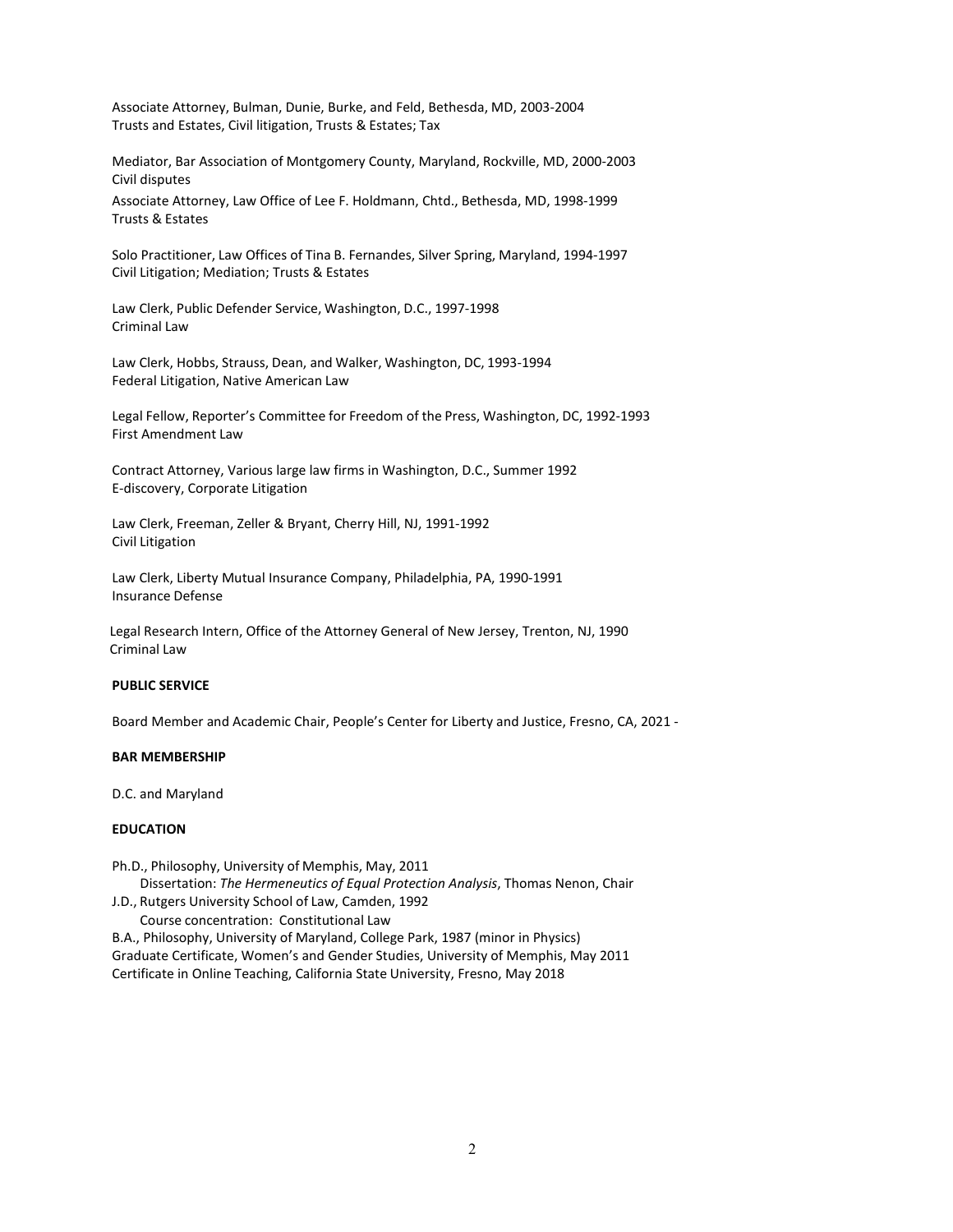## **GRANTS**

External Grant Proposal, National Endowment for the Humanities, *Curricular Continuum in Law, Culture, and the Humanities*, in support of the California Bar Association's *Pathway to Law School Initiative* and the Regional Memorandum of Understanding between Fresno City College, Fresno State and the San Joaquin College of Law, submitted on behalf of California State University, Fresno, Summer 2018

External Grant Proposal, *Hypatia* Project Grant, submitted on behalf of California State University, Fresno, Spring 2018 Internal Grant Recipient, Dean's Office, Oberlin College, Fall 2015

Internal New Faculty Research Grant Recipient, University of North Carolina, Charlotte, North Carolina, 2012

## **HONORS, AWARDS**

Postdoctoral Fellow, Consort. for Fac. Diversity in Liberal Arts Colleges, Oberlin College, Oberlin, Ohio, 2015-2016 Fellow in Law and Philosophy, University of Michigan, Ann Arbor, Michigan, 2014-2015 Provost's Doctoral Fellowship, University of Memphis, Memphis, Tennessee, Department of Philosophy, 2009-2011 Dissertation Teaching Fellowship in Law & Philosophy, Arkansas State University, Jonesboro, Arkansas, 2009-2010 Legal Fellowship, Reporters Committee for Freedom of the Press, Washington, D.C., 1992-1993 C. Clyde Ferguson Full-Tuition Scholarship, Rutgers University School of Law, Camden, New Jersey, 1991-1992

### **PUBLICATIONS**

Academic Monograph

Botts, Tina F. *[For Equals Only: Race, Equality, and the Equal Protection Clause,](https://rowman.com/ISBN/9781498501248/For-Equals-Only-Race-Equality-and-the-Equal-Protection-Clause)* Lexington Books/Rowman & Littlefield, September, 2018.

#### Co-authored Academic Monograph

Botts, Tina F. and Rosemarie Tong. *Feminist Thought*, 5th Ed. Boulder, CO: Westview Press, July 2017.

#### Edited Volume

Botts, Tina F., editor, *Philosophy and the Mixed Race Experience.* Lanham, MD: Lexington Books/Rowman & Littlefield, February 2016:

[Reviewed](https://drive.google.com/file/d/1rWp55aXN0sY3OImej78XJbdyNzZeQeUx/view?usp=sharing) by Lori Gallegos in *Hypatia: A Journal of Feminist Philosophy*, *Hypatia Reviews Online*

### Peer-Reviewed Philosophy Articles

- Botts, Tina F. "In Black and White: A Hermeneutic Argument Against Transracialism," *Res Philosophica*, Volume 95, Issue 2, April 2018.
- Botts, Tina F. "Race and Method: The Tuvel Affair," *Philosophy Today*, Volume 62, Winter 2018:
- Botts, Tina F[. "Boylan's Agency Justification for Natural Human Rights and Group Rights,"](http://eprints.lib.hokudai.ac.jp/journals/index.php?jname=368) in *The Journal of Applied Ethics and Philosophy*, Vol. 8, September 2016, pp. 16-22.
- Botts, Tina F. "Legal [Hermeneutics,"](http://www.iep.utm.edu/leg-herm/) *Internet Encyclopedia of Philosophy*, ISSN 2161-0002, November 2015.
- Botts, Tina F., Liam Kofi Bright, Myisha Cherry, Guntur Mallarangeng, and Quayshawn Spencer. Research Note: "What is the State of Blacks in Philosophy?" *Critical Philosophy of Race*, Volume 2, Issue 2, 2014.

## Law Review Articles

Fernandes (Botts), Tina. ["Antidiscrimination](https://repository.uchastings.edu/hastings_race_poverty_law_journal/vol10/iss2/2/) Law and the Multiracial Experience: A Reply to Nancy Leong," 10 *Hastings Race and Poverty Law Journal*, 191-218, Summer 2013.

### Academic Book Chapters

- Botts, Tina F., "Dasein and Intersectional Identity," in *Heidegger and the Human*, Ingo Farin and Jeff Malpas, eds. *(*SUNY, *forthcoming*).
- Botts, Tina F., "Gadamer and Race Theory" in *The Gadamerian Mind*, Theodore George and Gert-Jan van der Heiden, eds. (Abingdon/Oxfordshire: Routledge, August 10, 2021).
- Botts, Tina F. "The Genealogy and Viability of the Concept of Intersectionality" in *The Routledge Companion to Feminist Philosophy*, Ann Garry, Serene J. Khader, and Alison Stone, eds. London: Taylor and Francis, July 2017, pp. 343-357.
- Botts, Tina F. "The Concept of Race and Equal Protection Law" in *The Oxford Handbook of Philosophy and Race*, Naomi Zack, editor, Oxford and New York: Oxford University Press, December 2016, pp. 526-536.
- Botts, Tina F. "Multiracial Americans and Racial Discrimination" in *Race Policy and Multiracial Americans*, Kathleen Korgen, ed. Bristol, UK: Policy Press, January 2016, pp. 81-100.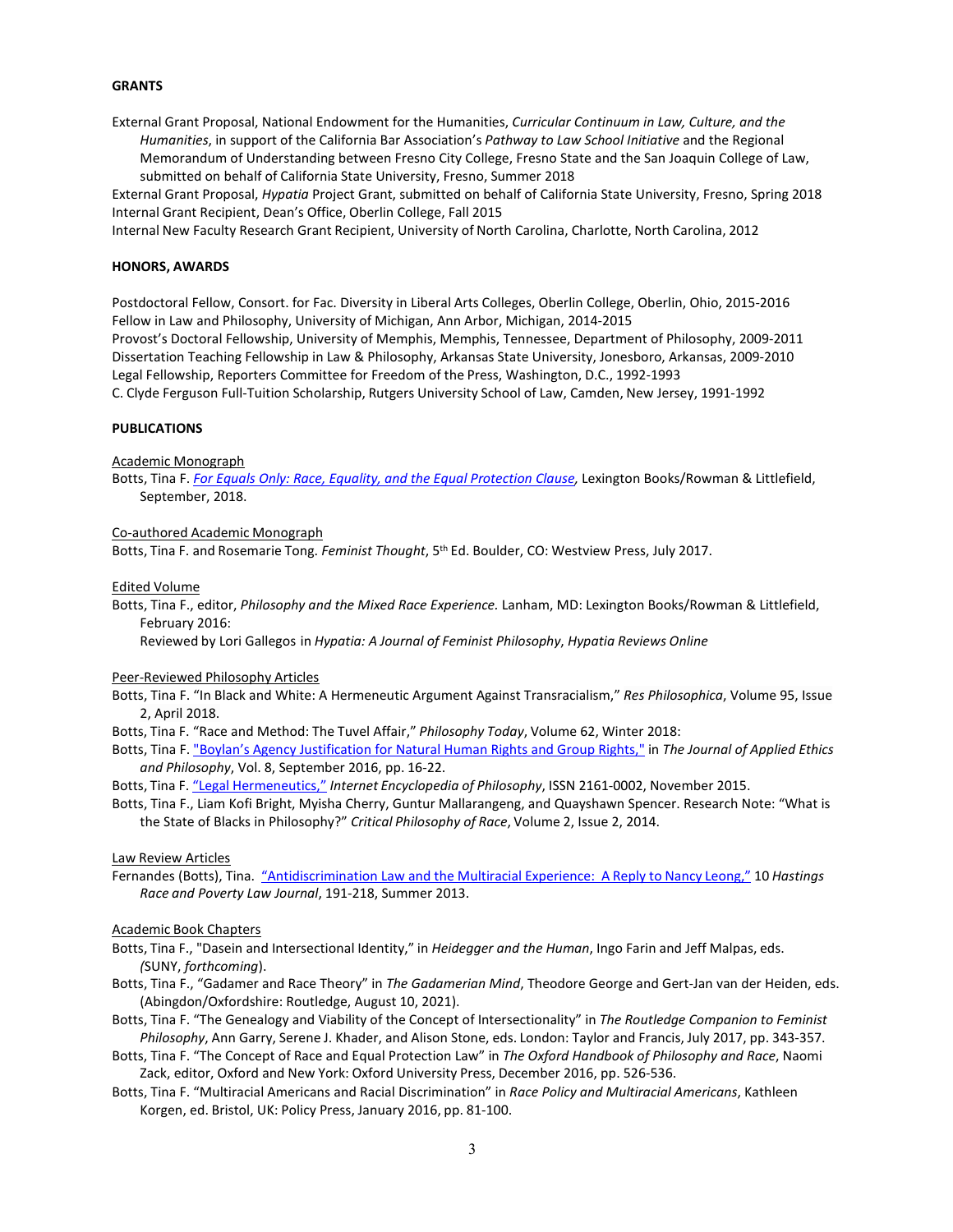- Botts, Tina F. "Hermeneutics, Race, and Gender," in *The Routledge Companion to Hermeneutics,* Jeff Malpas and Hans-Helmuth Gander, eds., London: Taylor and Francis, 2014, pp. 498-518.
- Botts, Tina F. and Rosemarie Tong. "Women of Color Feminisms" in Tong, Rosemarie, *Feminist Thought*. 4th Edition. Boulder, CO: Westview Press, 2013, pp. 211-253.

## Book Reviews

- Botts, Tina F. Review of *Saving the Security State: Exceptional Citizens in Twenty-First Century America*, by Inderpal Grewal, Duke University Press, 2017, *Hypatia Reviews Online*, June 2019.
- Botts, Tina F. Review of *Backlash: What Happens When We Talk Honestly About Racism in America* by George Yancy, Rowman & Littlefield, 2018, *philoSOPHIA: A Journal of Continental Feminism*, 9.1, Winter 2019, pp. 166-173.
- Botts, Tina F. Review of *A Hermeneutic Approach to Gender and Other Social Identities* by Lauren Swayne Barthold, Palgrave MacMillan, 2016, *APA Newsletter on Feminism and Philosophy*, Fall 2017, p. 17:
- Botts, Tina F. Review of *Why Race and Gender Still Matter: An Intersectional Approach*, edited by Namita Goswami, Maeve O'Donovan, and Lisa Yount, Pickering & Chato, 2014, *Hypatia Reviews Online*, 2015.
- Botts, Tina F. Review of *The Philosophy of Race* by Albert Atkin, Acumen Publishing, 2012, *Notre Dame Philosophical Reviews*, June 13, 2013.

## Journal Editor

Botts, Tina F., Editor of Special Issue, "Being-with Ethics: Mitsein and the Possibility of a Hermeneutic Ethics," *Philosophies*, Winter 2019/2020.

## **PUBLICATIONS UNDER CONTRACT (and in progress)**

### Academic Monographs

Botts, Tina F. *Hate Speech and Social Harm* (under contract w/Rowman & Littlefield International). Botts, Tina F. *Race and American Law: A Deeper Look (*under contract w/Springer).

### **Textbook**

Botts, Tina F. *Philosophies of Race: Classical and Contemporary Perspectives* (under contract w/Rowman & Littlefield International).

## Peer-Reviewed Philosophy Articles

Botts, Tina F. "Multivariate Analysis, Hermeneutic Ontology and Intersectional (Anti-)Method, *Social Epistemology Review and Reply Collective*, an online, open-access supplement to *Social Epistemology*, *A Journal of Knowledge, Culture, and Policy,* [Publication Date], Retrieved from https://social-epistemology.com/ (Retrieval Date: forthcoming).

## Book Series Co-Editor,

Botts, Tina F., Co-editor, with Michael Beaney, Karyn Lai, and Jeff Malpas, *Reorientations in Philosophy* (under contract with De Gruyter Press).

Series Profile: This series aims to bring out fresh and exciting ways of engaging with philosophical topics of contemporary relevance and interest by challenging the boundaries that have generated philosophy's subdisciplines and traditions. In fostering dialogue that transcends these boundaries, the series is especially concerned to promote methodologically-aware projects that work across and between different theoretical and experiential perspectives.

### **RESEARCH IN PROGRESS**

## Peer-Reviewed Philosophy Articles

Botts, Tina F. "Reid's Acquired Perception and Racial Profiling" (in progress for submission to *The Philosophical Forum*. Botts, Tina F. "Dyed in the Wool: The Irredeemable Link Between Modern American Policing and the Institution of

Chattel Slavery in the U.S." (in progress for submission to *Philosophy and Public Affairs*).

- Botts, Tina F. "The Ontology of Group Rights" (in progress for submission to the *Journal of Social Ontology* or *Philosophical Topics*).
- Botts, Tina F. "Moral Particularism: Toward a New Feminist Ethics" (in progress for submission to *Feminist Philosophy Quarterly*).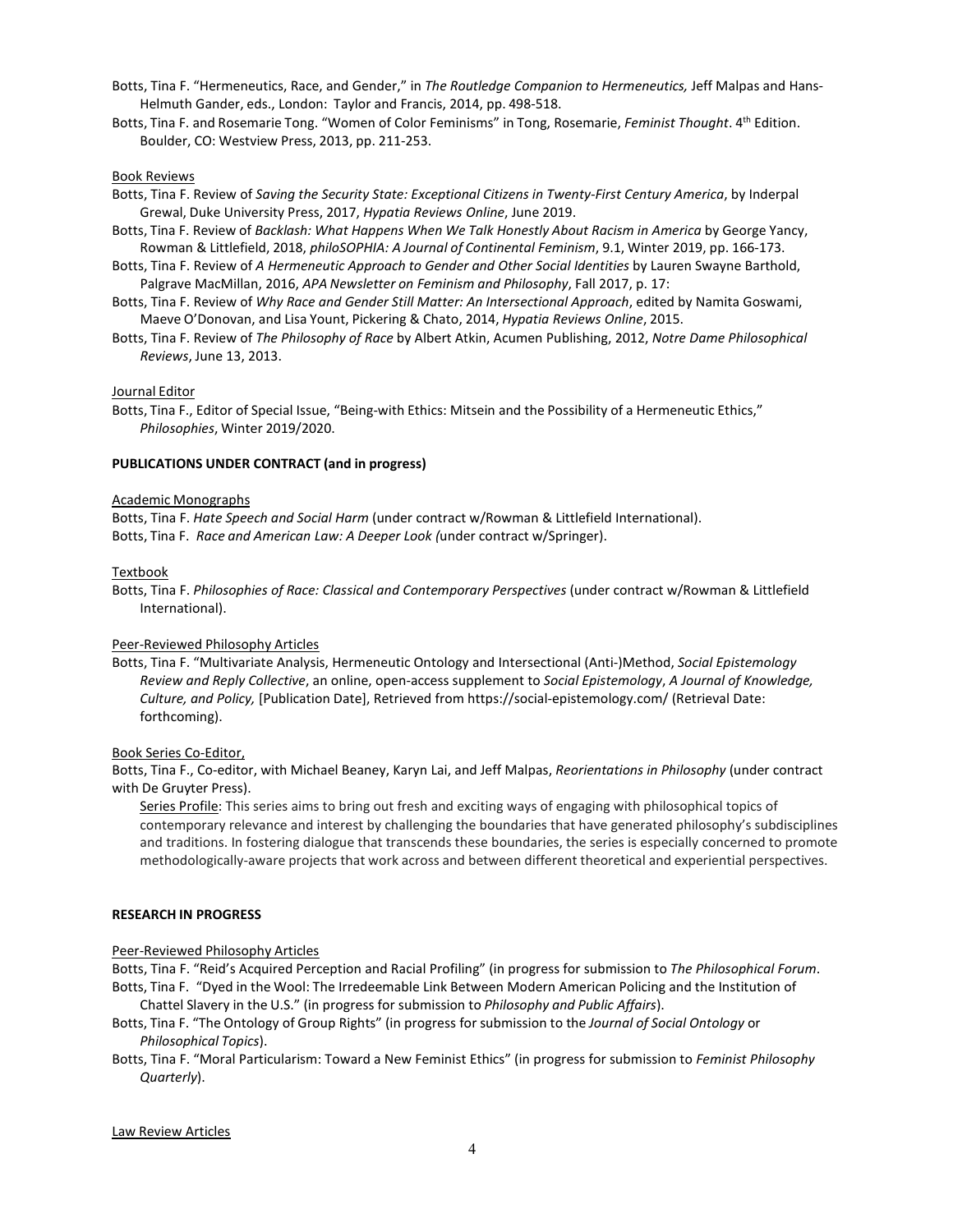Botts, Tina F. "Understanding Originalism" (in progress forsubmission to *Ratio Juris*).

## **PAPER PRESENTATIONS, CONFERENCES, WORKSHOPS & READING GROUPS**

Panelist, The Future of Thought, Horasis Global Meeting, Frauenfeld, Switzerland (online), May 2022.

- Presenter, "Is the Constitution an Antiracist Document?" Race, Gender, and Justice Lecture Series,Dartmouth College, Hanover, NH, April 2022.
- Panelist (with [Wen Fa\)](https://pacificlegal.org/staff/wen-fa/), Affirmative Action and University Admissions Lawsuits, Sponsored by the American Constitution Society and the Federalist Society, University of the Pacific, McGeorge School of Law, April 2022.
- Presenter, "Understanding Originalism," *Rethinking Critical Legal Theory in the 21st Century*, Crisis, Healing, Re-Imagining, Law and Society Association Annual Meeting, Chicago, Illinois and Online, May 2021.
- Presenter, "Understanding Originalism," Center for the Philosophy of Freedom Speaker Series, Department of Philosophy, University of Arizona, Tucson, AZ, April 2021.
- Presenter, "Thomas Reid's Acquired Perception and Racial Profiling," Eastern Michigan University, Department of Philosophy, April 2021.
- Symposium Participant (with Raff Donelson and Amelia Wirtz, Michael Hardimon, Chair), "Dyed in the Wool: The Irredeemable Link Between Modern American Policing and the Institution of Chattel Slavery in the U.S.," American Philosophical Association Invited Symposium: Policing and the Police, organized by Nico Orlandi, Pacific APA Meeting, Spring 2021.
- Guest Lecturer, "Multiracial Americans and Racial Discrimination," Seminar on the Multiracial Experience, Guest of Professor Erica Preston-Roeder, Department of Philosophy, Occidental College, February 19, 2021.
- Presenter, "Multivariate Analysis, Hermeneutic Ontology, and Intersectional (Anti-)Method," U.S.C. Center for Feminist Research, *Intersectional Echoes: Cross-Generational Practices and Knowledge Production*, March 2019
- Guest Homily/Sermon, Unitarian Universalist Church of Fresno, "Know Thyself: Compassion, Fear, and American Racism," Fresno, California, February 3, 2019.
- Moderator, Panel on the Judicial Branch, Constitution Day, Dialogue for Democracy, The Ethics Center, California State University, Fresno, September 2018.
- Reading Group Discussion Leader, *The Opposite of Hate* by Sally Kohn, Algonquin Books (2018), California State University, Fresno, September 2018.
- Participant, Faculty Learning Community: Racism and Colonialism in the Formation of the Humanities, Reading Group on Peter Park's *Africa, Asia, and the History of Philosophy: Racism in the Formation of the Philosophical Canon, 1780- 1830,* State University of New York Press, 2013, Spring 2018.
- Presenter, "Aristotle's Proportional Equality and the Equal Protection Clause," Invited Symposium, *Beyond Social Contract Theory: Marginalization, Citizenship, and Rights*, American Philosophical Association, Pacific Division, Annual Meeting, San Diego, California, March 2018.
- Presenter, "Thoughts on the Correlation Between Problem and Method in Responsible Philosophical Scholarship," *Inclusivity in the Teaching and the Practice of Philosophy*, American Philosophical Association, Eastern Division, Annual Meeting, Savannah, Georgia, January 2018.
- Speaker, "Women's Equality in the Age of Trump," *National Women's Political Caucus (NWPC) of Fresno*, monthly meeting, November 7, 2017.
- Presenter, "The Ontology of Group Rights," Critical Social Ontology Workshop, 1<sup>st</sup> Annual Meeting, Saint Louis University, Saint Louis, Missouri, June 2017 (virtual attendance via Fuze).
- Presenter, "In Black and White: A Hermeneutic Argument against Transracialism," *Res Philosophica* Conference on Race and Gender, Saint Louis University, April 28-29, 2017.
- Keynote Speaker, "Toward a New Feminist Ethics: From Care Ethics to Moral Particularism," Graduate Women in Philosophy Conference, Purdue University, April 21-23, 2017
- Presenter, "In Black and White: A Hermeneutic Argument against Transracialism," March Brown Bag Presentation, Women's History Month, Women's Studies Program, Fresno State University, March 9, 2017.
- Commentator, Symposium: "A Defense of Transracialism," Presenter: Rebecca Tuvel, Rhodes College, APA Annual Meeting (Eastern Division), January 2017 (submitted paper electronically, did not attend)
- Presenter, "The Concept of Intersectionality," Annual Ann Garry and Sharon Bishop Endowed Feminist Lecture, California State University Los Angeles, Department of Philosophy, November, 2016
- Keynote Speaker, "Responsible Free Speech: John Stuart Mill, the First Amendment, and Social Progress," First Amendment Free Speech Forum, Fresno State University, November, 2016
- Comment: "Can Reality Be Resisted? The Limits of Haslanger's Account of Social Construction," by Matthew Shields, Georgetown University, American Philosophical Association, Eastern Division, Washington, DC, January 2016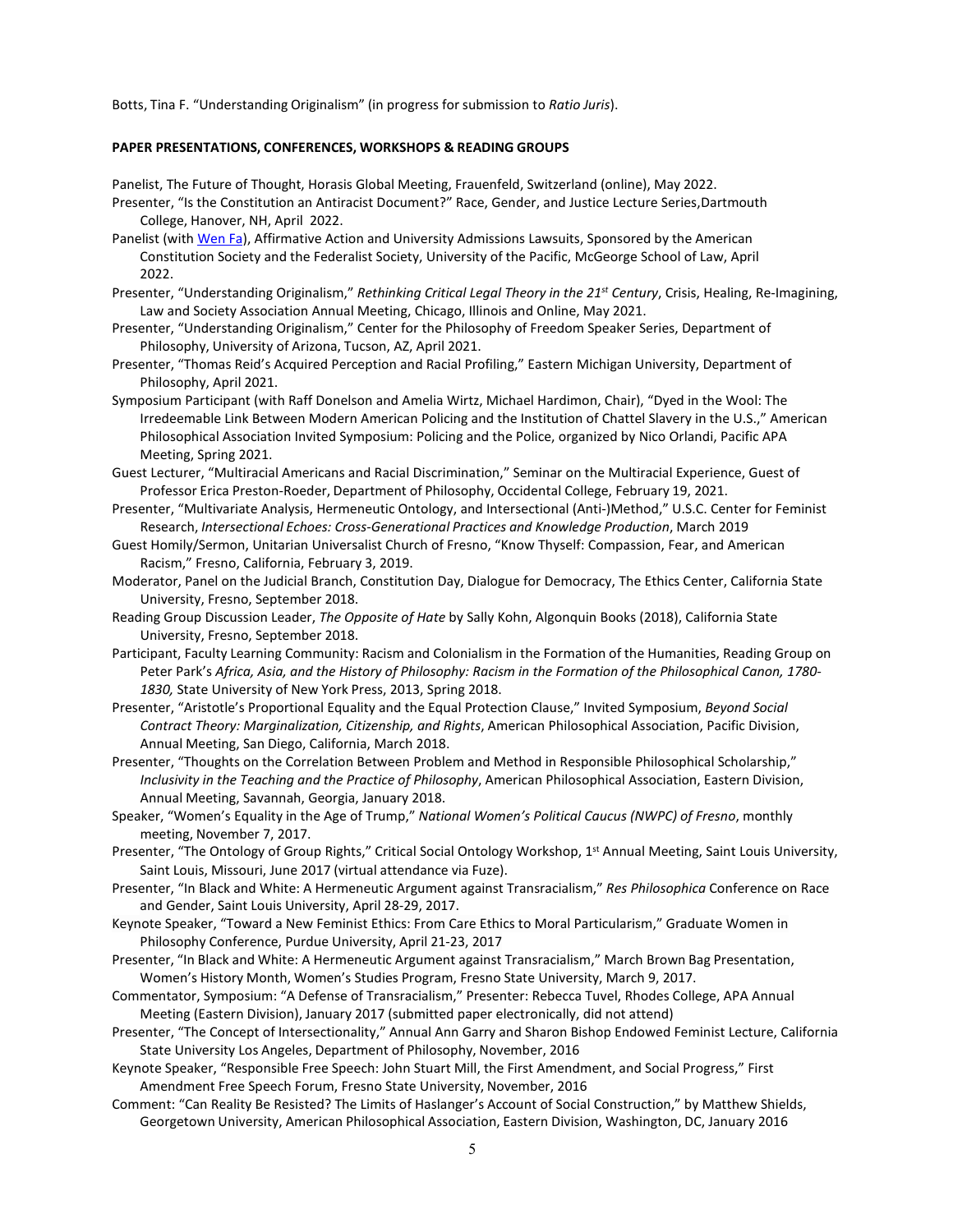- Oberlin College Representative, Midwest Faculty Seminar, "Race in the 21<sup>st</sup> Century," The University of Chicago, November 2015 (scheduled).
- Participant/Presenter, "Silencing as Social Harm," Mentoring Workshop for Women in Philosophy, University of Massachusetts Amherst, Amherst, MA, Louise Antony and Ann Cudd, organizers, June 14-16, 2015.
- Panelist, "Applied Intersectionality," *Exploring Collaborative Contestations and Diversifying Philosophy*, jointly sponsored by *Hypatia* and the American Philosophical Association's Committee on the Status of Women, Villanova University, Villanova, PA, May 2015 (submitted paper)
- Panelist, Roundtable, "Climate and Inclusiveness in Philosophy," sponsored by People in Support of Women in Philosophy, New School for Social Research, New York, NY, March 2015.
- Presenter, "Multiracial Americans and Racial Discrimination," jointly sponsored by the Law and Ethics Program, the Program in Race, History and Law, and the University of Michigan Law School, University of Michigan, Ann Arbor, Michigan, March 2015.
- Critic, Author Meets Critics Session: Michael Boylan's *Natural Human Rights: A Theory*. Other critic: Robert Paul Churchill; Chair: George Yancy, American Philosophical Association, Eastern Division, Annual Meeting, Philadelphia, PA, December 2014 (submitted paper).
- Co-organizer, Coalition for Racial Diversity in Philosophy Workshop/Retreat. Co-organizers: Sally Haslanger, Ruth Chang, Manuel Vargas; Massachusetts Institute of Technology, Cambridge, MA, August 2014.
- Presenter, "The Use-Mention Distinction, Racial Epithets, and Hate Speech," American Philosophical Association Annual Meeting, Session: Philosophy and Race, Commentator: Rodman King, Hobart and William Smith Colleges, Baltimore, MD, December 2013.
- Presenter, "Women of Color Philosophers and Hate Speech: Silencing as Social Harm", Diversity in Philosophy Conference, University of Dayton, Dayton, OH, May 2013
- Presenter, "Intersectionality," Diversity in Philosophy Conference, University of Dayton, Dayton, OH, May 2013. Participant and Presenter, "The Myth of Content Neutrality: Hate Speech and Social Harm," Association for Practical and
- Professional Ethics, Roundtable, *The Ethics of Hate Speech,* Annual Meeting, San Antonio, TX, February 2013 Session Chair, Author Meets Critics: Derrick Darby's *Rights, Race, and Recognition,* Critics: David Lyons, Jeff Flynn,
- Charles Mills, American Philosophical Association, Eastern Division, Annual Mtg., Atlanta, GA, December 2012
- Panelist and Presenter, "Aristotle's Proportional Equality and the Equal Protection Clause", UNCC Panel: *A Conversation about the Conversation Surrounding Amendment 1*, Charlotte, NC, April 2012
- Presenter, "Not for Myself Alone," Association for Practical and Professional Ethics, 21<sup>st</sup> Annual Meeting, Cincinnati, OH, March 2012
- Guest Lecturer (by remote video) "Antidiscrimination Law and the Multiracial Experience," Guest of Professor Naomi Zack, Philosophy of Race Graduate Seminar, University of Oregon Department of Philosophy, Eugene, OR, April 2011.
- Comment: "A Retributive Defense of Shaming Punishments," by Krista K. Thomason, Mount Holyoke College, American Philosophical Association, Central Division, Annual Meeting, Minneapolis, MN, March 2011
- Conference Organizer, "The Social Ontology of Race in the 'Post-Racial' Era," Philosophy Graduate Student Association Annual Conference, University of Memphis, Department of Philosophy, Memphis, TN, February 2011
- Presenter, "Antidiscrimination Law and the Multiracial Experience," Critical Mixed Race Studies, Annual Conference, DePaul University, Chicago, IL, November 2010
- Presenter, "Women and the Law: U.S. Gender Equality in the 21st Century," Women from Around the Globe Summit, Arkansas State University, Jonesboro, AR, March 2010
- Comment, "Critique of Patriarchy as Counterhistory: Pateman and Foucault Read *Leviathan*," by Paul Morrow, Vanderbilt University, 6th Annual Philosophy Graduate Student Conference, *Contemporary Philosophers Reading the Moderns*, University of Memphis, February 2010.
- Presenter, "The Ideal of Equality, Reconciling the Particular with the Universal inside the Liberal Paradigm," Arkansas Political Science Association, Annual Conference, Arkansas State University, Jonesboro, AR, February 2010
- Participant, North American Sartre Society Conference, Brooks Museum, University of Memphis, Memphis, Tennessee, November 2009
- Presenter, "Natural Law Theory or Legal Interpretivism? The Mature Frederick Douglass's Method of Constitutional Interpretation," 3rd Annual Ida B. Wells Philosophical Conference, University of Memphis, Memphis, TN, October 2009.
- Participant, Spindel Conference, The Sexes of Evolution: Continental Philosophy, Feminist Philosophy, and Evolutionary Theory, University of Memphis, Department of Philosophy, Memphis, Tennessee, September 2009

Presenter, "The Bill of Rights and You," Constitution Day, Arkansas State University, Jonesboro, AR, September 2009

- Session Chair: Colonialism, International Law, Racism and Feminism, California Roundtable on Philosophy and Race, Annual Conference, University of California, Berkeley, California October 2008
- Participant, Human Rights in Theory and Practice (Conference honoring the 60<sup>th</sup> anniversary of the Universal Declaration of Human Rights), The Institute for Law and Philosophy, Rutgers Law School, Camden, New Jersey, October 2008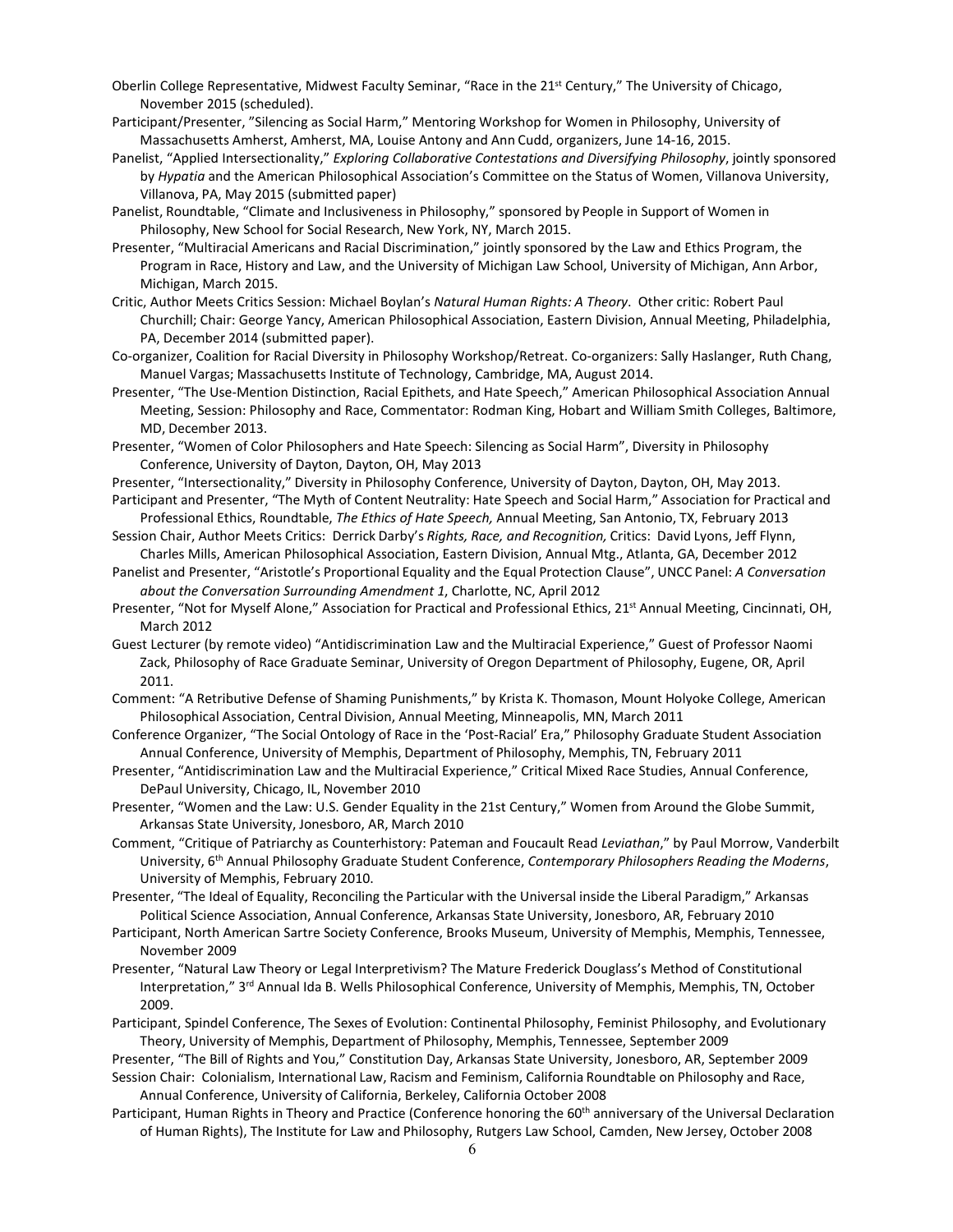- Participant, 2008 Spindel Conference, Race, Racism, and Liberalism in the 21<sup>st</sup> Century, University of Memphis Department of Philosophy, Memphis, Tennessee, September 2008
- Presenter, "Sexuality Before the Law: Freud, Foucault, Butler, and Derrida," Feminism(s) and Rhetoric(s), Biennial Conference, Little Rock, AR. October 2007
- Presenter, "Separate But Equal Revisited: The Case of Same-Sex Marriage," Research Centre for Law, Gender and Sexuality, Conference: Gender Unbound, University of Canterbury at Kent, University of Keele, and the University ofWestminster, Keele, England, United Kingdom, July 2007
- Presenter, "Separate But Equal Revisited: The Case of Same Sex Marriage," Conference: Truth, Marginalization, and the Other, Department of Philosophy, University of Arkansas at Little Rock, Little Rock, Arkansas, April 2007.
- Presenter, "Separate But Equal Revisited: The Case of Same-Sex Marriage," Mid-South Philosophy Conference, University of Memphis, Memphis, TN, February 2007
- Presenter, "Separate But Equal Revisited: The Case of Same-Sex Marriage," Law and Society Association, Annual Conference, Baltimore, MD, July 2006

# **TEACHING**

## *Doctoral Advising*

Emory University, Atlanta. Georgia *External Reader*: Daniel Westbrook (Critical Philosophy of Race), Ph.D. anticipated, May 2022. [As yet untitled]. Dissertation Supervisor: George Yancy. Add'l Diss. Committee Members: Cynthia Willett and John J. Stuhr.

### *Law School Courses*

University of the Pacific, McGeorge School of Law, Visiting Professor of Law, Spring 2022 Critical Race Theory

San Joaquin College of Law, Adjunct Professor of Law, Spring 2022 Race and the Law

William H. Bowen School of Law**,** Little Rock, AR, Instructor, Summers 2008 & 2009 Legal Research and Writing

## *College & University Courses*

Eastern Michigan University, Ypsilanti, MI (online), Lecturer, 2020 – present Feminist Theory

University of Missouri, Columbia, MO (online), Adjunct Faculty Member, Spring 2021 Philosophy of Law Honors Introduction to Philosophy

California State University**,** Fresno, CA, Assistant Professor of Philosophy, 2016 – 2021 Philosophy of Law Fieldwork in Philosophy and Law Ethics in Criminal Justice Ethical Theory Modern Philosophy: 17<sup>th</sup> & 18<sup>th</sup> c. Feminist Philosophy The Color of Law (Directed Reading) Contemporary Conflicts of Morals (Online) Methods of Reasoning Introduction to Philosophy (technology-enhanced version)

Oberlin College, Oberlin, OH, Visiting Assistant Professor of Philosophy & CFD Postdoctoral Fellow, 2015-2016 Hate Speech: An Interdisciplinary Approach Philosophy of Race and Gender

University of Michigan, Ann Arbor, MI, Lecturer in Philosophy and Legal Theory, 2014-2015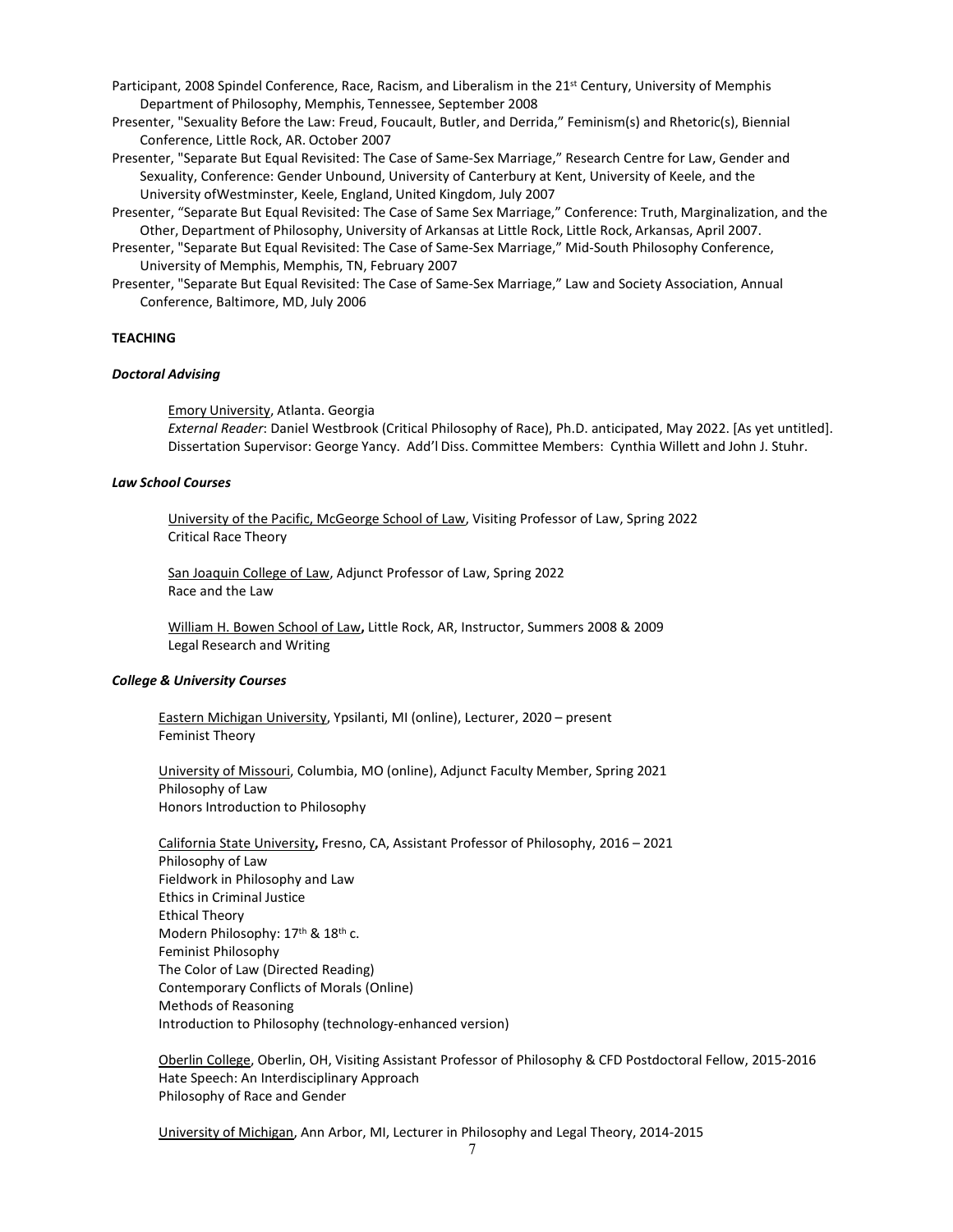Seminar in Philosophy of Law and Legal Theory (Graduate Seminar) Honors Introduction to Philosophy Bioethics Political Philosophy

University of North Carolina, Charlotte, NC, Assistant Professor of Philosophy, 2011-2014 Law and Society, Legal Hermeneutics (Graduate Seminar) Law and Society, Civil Liberties (Graduate Seminar) Philosophy of Law Knowledge and Reality Ancient Philosophy Mixed Race Theory Moral Particularism (Graduate Indep. Study) Philosophical Hermeneutics (Graduate Indep. Study) Research Methods (Race and the Equal Protection Clause) (Undergraduate Indep. Study)

University of Memphis, Memphis, TN, Dept. of Philosophy, Instructor, Provost's Doctoral Fellow, 2007-2011 Ethical Theory Values in the Modern World Symbolic Logic

Arkansas State University, Jonesboro, AR, Dissertation Teaching Fellow in Law and Philosophy, 2009-2010 Political Theory (Graduate Seminar) Considering Equality Philosophy of Law Constitutional Law Criminal Procedure

Hendrix College**,** Conway, Arkansas, Dept. of Philosophy, Visiting Instructor, 2006-2007 Introduction to Philosophical Questioning Ethics and Society / Law and Society

University of Arkansas, Little Rock, AR, Dept. of Philosophy, Affiliated Faculty, 2005-2010 Ethics and Society Ethics and Society (Online) Ethics and Gender Symbolic Logic

Kaplan, Inc., Ithaca, New York and Little Rock, Arkansas, LSAT Prep Instructor, 2005 LSAT Preparation (critical reading & writing, logic games)

Elmira College**,** Elmira, New York, Adjunct Instructor, 2004-2005 Criminal Law Social Context of Constitutional and Criminal Procedural Law

## **SERVICE**

#### *University/College Service:*

California State University**,** Fresno, CA, Assistant Professor of Philosophy, 2016 – 2021

Certificate Proposal, "Law, Culture, and the Humanities," Fall 2018 Course Creation, "Law, Culture, and the Humanities," Fall 2018 Moderator, Dialogue for Democracy Constitution Day Panel, "The Judicial Branch," sponsored by, among others, The Ethics Center, California State University, Fresno, September 2018 Moot Court Judge, Western Regional Undergraduate Moot Court Tournament, Department of Political Science, California State University, Fresno, November 2016, November 2017. Mock Trial Judge, Fresno State College Mock Trial Program, Department of Criminology, California State University, Fresno, October 2017.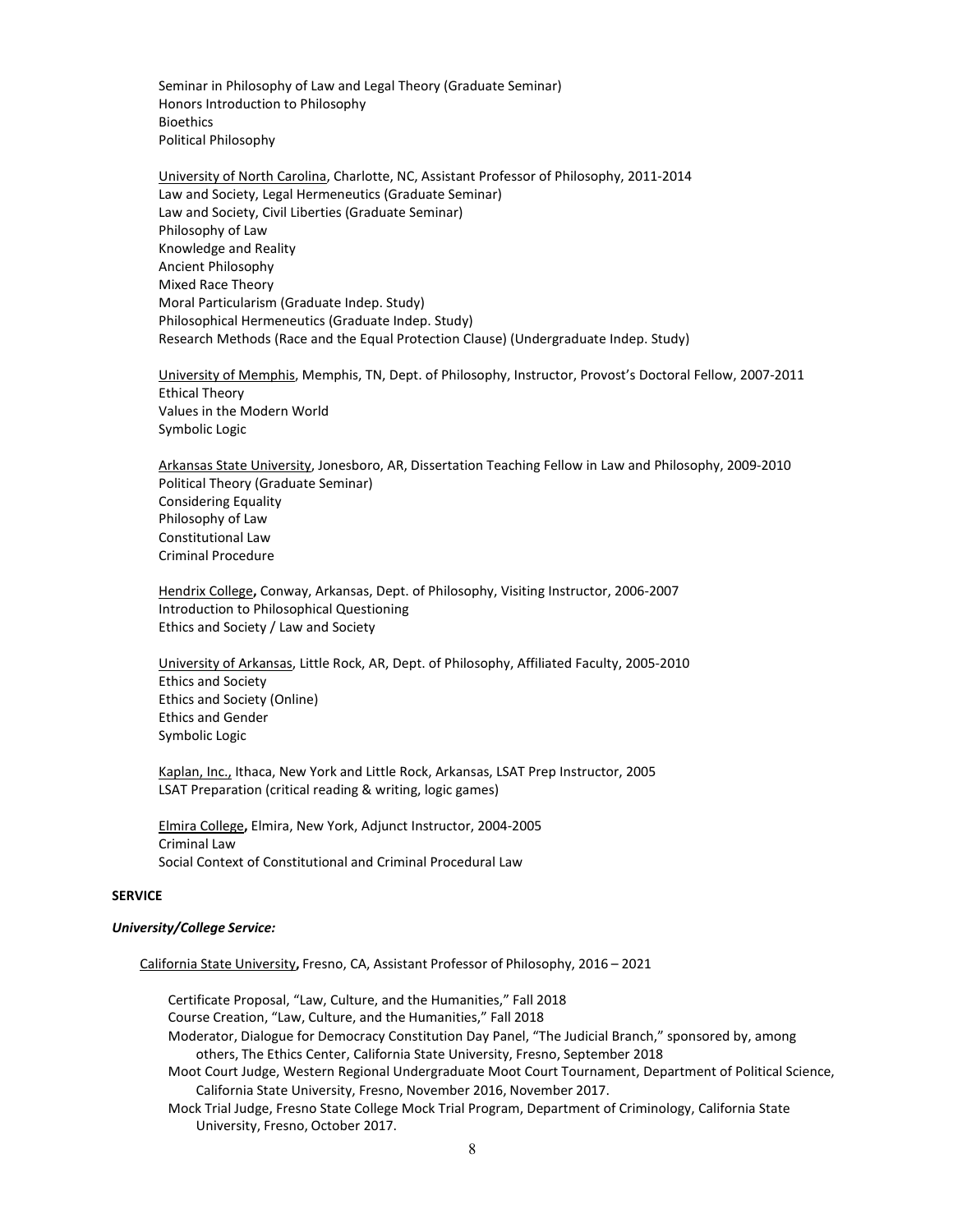Standard Bearer, Department of Philosophy, College of Arts and Humanities, 20<sup>th</sup> Annual Convocation, May 19, 2017

Faculty Volunteer, Preview Day, College of Arts and Humanities, March 25, 2017

Presenter, "In Black and White: A Hermeneutic Argument Against Transracialism," March Brown Bag Presentation, Women's History Month, Women's Studies Program, Fresno State University, March 9, 2017.

Keynote Speaker, First Amendment Free Speech Forum, "Responsible Freedom of Speech: John Stuart Mill, the First Amendment, and Social Progress," November 2016

Oberlin College, Oberlin, OH, Visiting Assistant Prof. of Philosophy & CFD Postdoctoral Fellow, 2015-2016 College Representative, Midwest Faculty Seminar, "Race in the 21<sup>st</sup> Century," The University of Chicago, November 2015 (scheduled).

University of North Carolina*,* Charlotte, NC, Assistant Professor of Philosophy, 2011-2014

Pre-Law Advisor, Department of Philosophy, 2012-2014

Alternative Representative, College of Liberal Arts and Sciences Faculty Council, UNCC, 2013-2014 Diversity Liaison to the Philosophy Department, College of Liberal Arts and Sciences, UNCC, 2013-2014 Faculty Associate and Area Leader in Public Policy and Diversity, Center for Professional and Applied Ethics, UNCC,

2011-2014 Presenter, Panel entitled "A Conversation about the Conversation Surrounding Amendment 1," Center for Professional and Applied Ethics, Departments of Religion, Political Science and Philosophy, UNCC, April 2012

Table Discussion Leader, Symposium: "Digital People", Center for Professional and Applied Ethics, UNCC, March 2012

Presenter, "Not for Myself Alone," Graduate Coffee Hour, UNCC Graduate School, Department of Philosophy, UNCC, October 2011

University of Memphis, Memphis, TN, Dept. of Philosophy, Instructor, Provost's Doctoral Fellow, 2007-2011 President, Philosophy Graduate Student Association, 2010-2011

Conference Organizer, "The Social Ontology of Race in the 'Post-Racial' Era," 7th Annual Philosophy Graduate Student Association Annual Conference, University of Memphis, Department of Philosophy, Memphis, TN, February 2011.

- University of Arkansas**,** Little Rock, AR, Dept. of Philosophy, Affiliated Faculty, 2005-2010 Director, Early Admittance Law Program, Univ. of Arkansas at Little Rock, Department of Philosophy, 2005-2010 Pre-Law Advisor
- Arkansas State University**,** Jonesboro, AR, Dissertation Teaching Fellow in Law and Philosophy, 2009-2010 Pre-Law Advisor, Department of Political Science

Hendrix College**,** Conway, Arkansas, Dept. of Philosophy, Visiting Instructor, 2006-2007 Pre-Law Advisor

## *Departmental Service*

California State University**,** Fresno, CA, Assistant Professor of Philosophy, 2016 – 2021 Academic Senate, 2018-2020 Pre-Law Coordinator, Philosophy Department, 2017-2019 Member, Departmental Scholarship Committee Academic Advising Assisted with Voicing Ideas, Philosophy Department Student Conference, Spring 2018 Assisted with Department of Philosophy Assessment, Spring 2017 Presenter, Law School Admissions Workshop for philosophy majors (pre-law option), Spring 2018 Organizer, visit to Department of Philosophy from San Joaquin College of Law (SJCL) Admissions Representative, plus two practicing attorney graduates of SJCL, November 2016

University of Michigan, Ann Arbor, MI, Lecturer in Philosophy and Legal Theory, 2014-2015 Organizer, Research-in-Progress Workshop in Legal and Political Philosophy, Fall 2014 Workshop, Multiracial Americans and Racial Discrimination, University of Michigan Law School and Philosophy Department, Spring 2015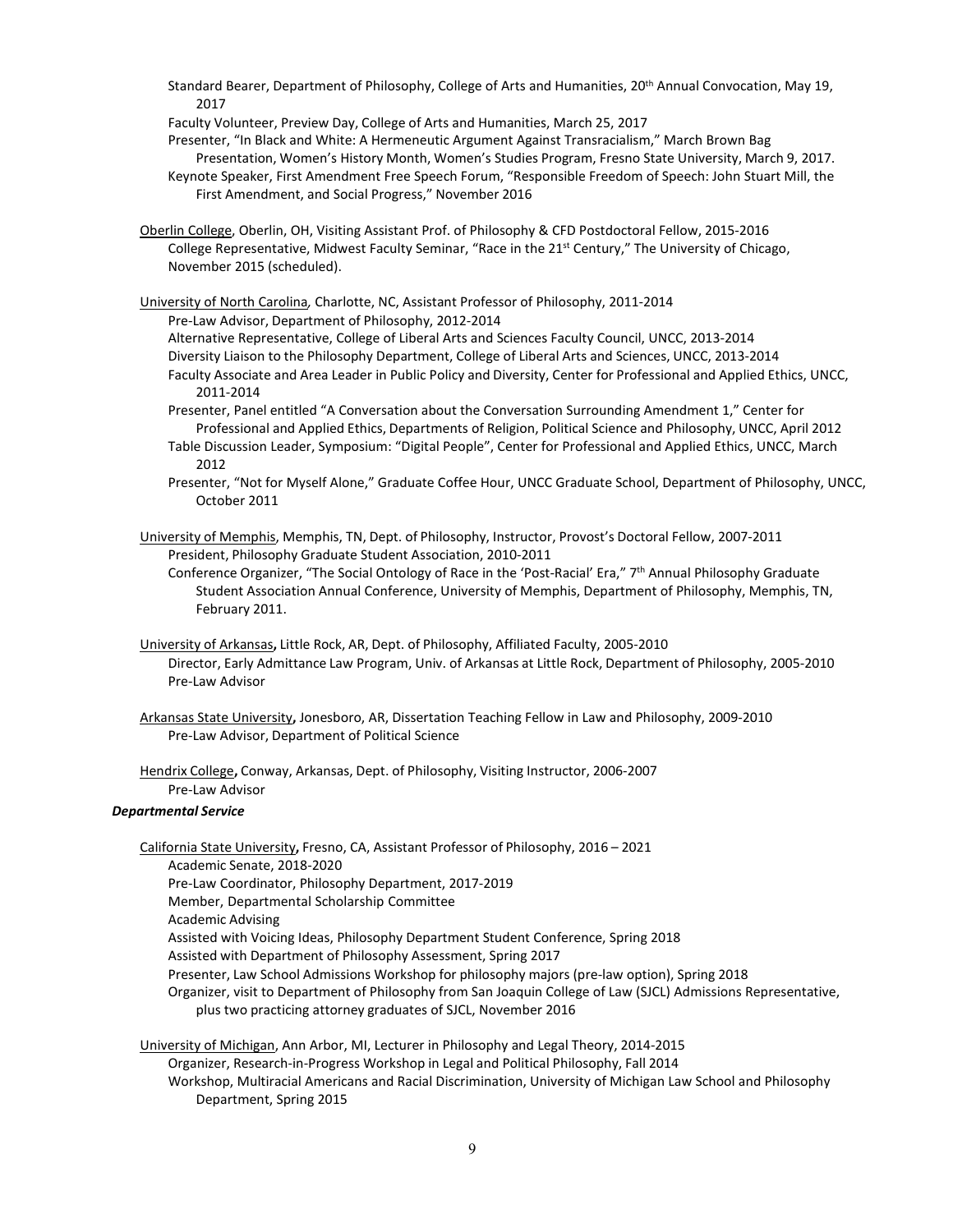University of North Carolina*,* Charlotte, NC, Assistant Professor of Philosophy, 2011-2014 Pre-Law Advisor, Department of Philosophy, UNCC, 2012-2014 Member, Ad Hoc Graduate Advisory Committee, Department of Philosophy, 2012-2013 Member, M.A. Thesis Committee, Department of Philosophy, UNCC, Elizabeth Mason, "Foucault and the Necessity of a Discourse of Death", Fall 2012 Member, M.A. Thesis Committee, Department of Philosophy, UNCC, Bradley Gray, "A Genealogy of Nonviolence: Rethinking the Discourse of Nonviolence", Spring 2012 Member, M.A. Thesis Committee, Department of Philosophy, UNCC, Katherine Duncan, "Tolerance in Clinical Bioethics: Resolving Issues of Moral Pluralism", Spring 2012

Graduate Student Mentor, Department of Philosophy, UNCC, Fall 2011

# *Service to the Profession of Philosophy*

Referee, *Journal of Ethics and Social Philosophy,* 2021 Manuscript Proposal Review, SUNY Press, summer 2019 Manuscript Proposal Review, *Founding Critical Theory* series, Rowman & Littlefield International, summer 2019 Referee, *Social Epistemology,* summer 2018 – present Advisory Board, *Feminist Philosophy Quarterly*, 2014-2019 Referee, *Philosophies*, summer 2018 Referee, *philoSOPHIA,* summer 2018 Manuscript Proposal Review, *philoSOPHIA*, summer 2018 Manuscript Proposal Review, Rowman & Littlefield, Spring 2018 Manuscript Proposal Review, *Polity Press,* Spring 2018 Referee, *Social Theory and Practice,* Spring 2018 Referee, *Ergo*, Fall 2017 Referee, *Critical Philosophy of Race*, Summer 2017 Manuscript Reader, Zed Books, Spring 2016 Manuscript Reader, Rowman and Littlefield, 2016, 2017 Referee, *Ethical Perspectives,* 2016 Referee, *Journal of Applied Philosophy*, 2015 Referee, *Journal of Social Philosophy*, 2015 Referee, *Ergo: An Open Access Journal of Philosophy,* 2014 Referee, *National Political Science Review*, 2014 Referee, *Hypatia, New Conversations in Feminist Disability Studies*, Winter 2015 Co-organizer (with Sally Haslanger, Ruth Chang, Elizabeth Anderson, and Manuel Vargas), Coalition for Racial Diversity in Philosophy Workshop and Retreat, M.I.T., Cambridge, Mass., Summer 2014 Co-creator (with Sally Haslanger, Ruth Chang, Elizabeth Anderson, and Manuel Vargas), Underrepresented Philosophers' Directory, 2014 Chair, American Philosophical Association Committee on the Status of Black Philosophers, 2013-2016 Associate Chair, American Philosophical Association Committee on Blacks in Philosophy, 2012-2013 Referee*, Hypatia, Interstices: Women of Color Feminist Philosophy,* October 2012

### *Community Service*

Academic Chair and Member of the Board of Trustees, The People's Center for Liberty and Justice Foundation, Fresno, CA, 2021-presentMember, National Women's Political Caucus of Fresno, 2019 present Member, Mosaic Makers Team, Unitarian Universalist Church of Fresno, Fall 2018 – July 2019 Development of Free Legal Clinic for Victims of Domestic Violence in Charlotte, NC. Research funded by a 2012 Faculty Research Grant, University of North Carolina, Charlotte, 2011-2014 Co-organizer, Women Across the Globe Summit, Arkansas State University, Spring 2010 Co-organizer, International Day of Tolerance, Arkansas State University, November 2009 Common Ground Memphis, Discussion Leader, Memphis, Tennessee, Spring 2009

### **ASSOCIATIONS**

American Constitution Society for Law and Policy American Philosophical Association